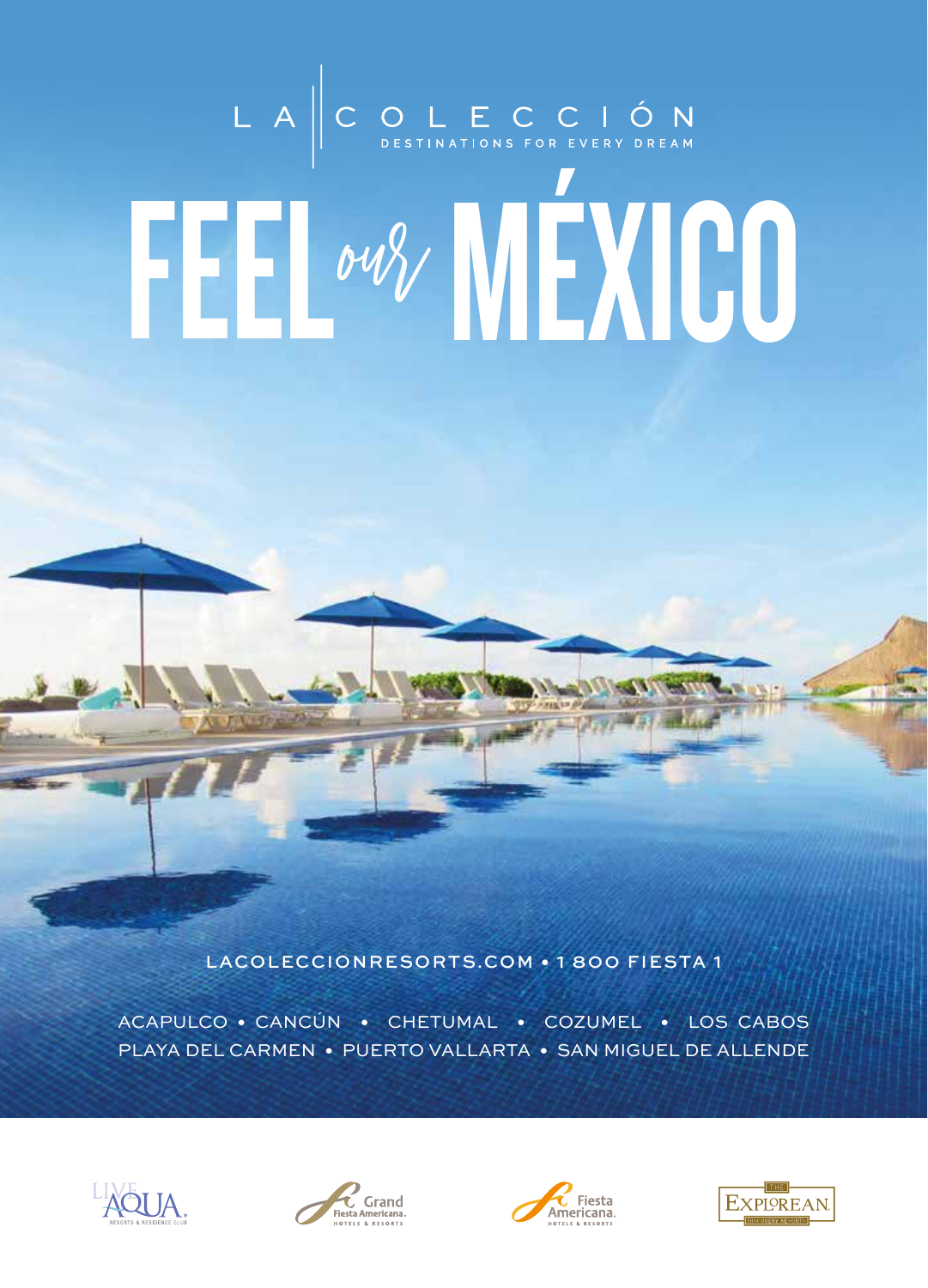



# LIVE AQUA BEACH RESORT CANCÚN

### CANCÚN'S MOST STYLISH HOTEL

Discover the fully renovated Live Aqua Beach Resort Cancún on one of the most beautiful beaches in all México. Located just 20 minutes from Cancún International Airport, the hotel offers a playful mix of style, sophistication and pure luxury.

## A TREAT FOR ALL YOUR SENSES

The ultimate "see and be seen" experience begins the moment you step inside Live Aqua, and it continues throughout your stay, with unlimited indulgences, refined cuisine at several gourmet restaurants, sublime spa treatments, unique surprises and subtle details. Your senses come to life as you uncover something new and unexpected at every turn.





## LIVE AQUA PRIVATE RESIDENCES LOS CABOS

Discover a luxurious paradise nestled within the exclusive oceanfront community of Cabo del Sol. These 35 stunning vacation residences are custom designed with high end interior and exterior finishes to offer an experience that will likely instill a yearning to return year after year.

Fine dining, a relaxing pool atmosphere, premier beach access, exceptional personalized service and world class golf just 5 minutes away will surely become the new standard for your family getaways.







# LIVE AQUA BOUTIQUE RESORT PLAYA DEL CARMEN

IF YOU LIKE PLAYA, THEN YOU'LL LOVE IT EVEN MORE

Enjoy a perfect location along Fifth Avenue, plus exclusive accommodations, distinctive decor and enchanting artistic touches that set the stage for a chic and refined vacation experience.

When night falls, feel the energy of Playa's most famous street from the hotel terrace. Tempt your palate with a special meal prepared by our chef, and revel in the chic cosmopolitan ambiance that can only be found at Live Aqua Boutique Resort Playa del Carmen.

GIVE IN TO YOUR WHIMS – VISIT LIVE AQUA BOUTIQUE PLAYA DEL CARMEN

Live Aqua Boutique Resort Playa del Carmen is a "Be Yourself" boutique All Inclusive adults only hotel, where everything you need is at your fingertips.







## LIVE AQUA URBAN RESORT SAN MIGUEL DE ALLENDE

A CAPTIVATING CITY WITH COSMOPOLITAN CHARM It is México's past and present, art and beauty in every step of the way. This is San Miguel de Allende, one of the most beautiful cities in México, recognized by UNESCO as a World Heritage Site. The hotel features open spaces and the freedom to explore, where just being here is the essence of a great visit. Relax in the swimming pool and Jacuzzi or settle in to a sun chair and enjoy the warmth of the sun. Stay in shape at the modern workout room and pay a visit to the on site beauty salon.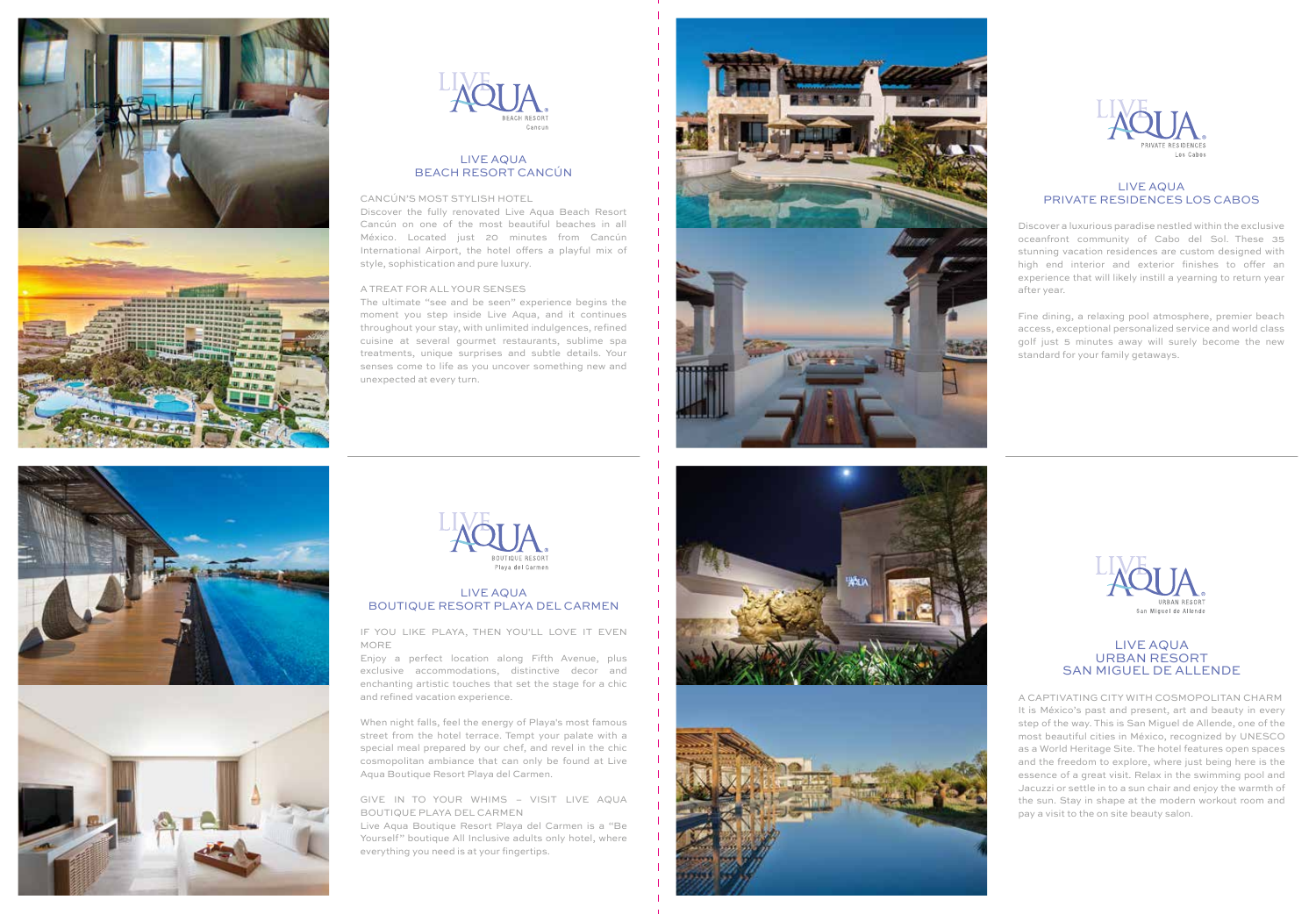



## GRAND FIESTA AMERICANA CORAL BEACH CANCÚN

REFINED BEACH VACATION FOR COUPLES AND FAMILIES

Crowning a hidden stretch of white sand beach, the iconic Grand Fiesta Americana Coral Beach Cancún offers 602 oceanfront suites with private balcony facing the Caribbean.

EUROPEAN CUISINE, UNIQUE SPA TREATMENTS Upscale couples and families appreciate the stylish setting, majestic \$8 million dollar Gem Spa, high tech KidZ Club, friendly ambiance and amazing pool deck that brings people together for a day of fun in the sun.







# Ú BY GRAND FIESTA AMERICANA CORAL BEACH CANCÚN

"Ú" by Grand Fiesta Americana is set within one of the most iconic all suite oceanfront luxury resorts in Cancún and carefully designed to please the most discerning guests seeking a highly exclusive and Únique, inclusive experience.

Únlimited dining at award winning restaurants, Únforgettable culinary experiences including premium brands and signature drinks, with no surcharges, and Únrestricted access to the Gem Spa 2 hours hydrotherapy ritual, water sports and many more five star services with no surcharge.



## GRAND FIESTA AMERICANA LOS CABOS ALL INCLUSIVE GOLF & SPA

A LUXURIOUS OASIS WHERE THE DESERT MEETS

THE SEA

Rising from the white sand beaches at the southernmost







tip of the peninsula of Baja California, the Grand Fiesta Americana Los Cabos All Inclusive Golf & Spa makes the most of nature's perfection with a unique setting that brings together desert, sea and sun in spectacular fashion.

Two championship golf courses a few steps away, a beach where you can practice snorkel or a WINE-BASED BODY TREATMENT at Somma WineSpa, are some of the experiences to enjoy for a memorable stay.





## GRAND FIESTA AMERICANA PUERTO VALLARTA ALL INCLUSIVE ADULTS ONLY

BLUE OCEAN, GOLDEN BEACHES, LUSH MOUNTAINSIDE Nestled on golden shores between the blue Pacific Ocean and the rugged Sierra Madre Mountains, the Grand Fiesta Americana Puerto Vallarta All Inclusive Adults Only resort is an ideal spot for a vacation getaway.

Fiesta Americana Cozumel All Inclusive offers the hidden beach town getaway you've always dreamed of. It is located on the largest island in the Mexican Caribbean, close to downtown San Miguel and Chankanaab Park.

UNLIMITED FOOD, DRINKS AND FUN The resort is home to the largest convention center in the city. There's also an on-site day spa, relaxing swimming pool and a variety of restaurants and bars, together for a day of fun in the sun.



THE TRUE MÉXICO COMES TO LIFE IN STYLE Fiesta Americana Puerto Vallarta All Inclusive & Spa sits on the picturesque shores of "Bahía de Banderas", one of the most beautiful coves in the world, surrounded by the Western Sierra Madre Mountains, and bathed in the blue waters of the Pacific Ocean.

FIESTA AMERICANA ACAPULCO VILLAS

Located in the heart of Condesa, our iconic hotel welcomes you and your family to make lifelong memories. With our world-class staff, unbeatable location, bars and restaurants at your fingertips, plus the incredible backdrop of Acapulco, Fiesta Americana has something for everyone. Our beach, two pools and three restaurants overlook one of the most spectacular view of the bay. The spacious and comfortable Suites with fully equipped kitchenettes are designed for an ideal family vacation.

# FIESTA AMERICANA CANCÚN VILLAS

Enjoy the tantalizing turquoise waters of the Caribbean of our cozy resort with its spacious and luminous Suites, where warm hospitality and personalized service are the trademarks. Removed from hustling crowds and bursting with thrilling activities for kids, this resort is very much like an authentic Mexican village, with traditional architecture and a quiet atmosphere to afford all the privacy you seek. Our superb location in Punta Cancun makes it only 25 minutes away from the airport and walking distance from all the main attractions, the best nightclubs, restaurants and shopping malls.









# FIESTA AMERICANA CONDESA CANCÚN ALL INCLUSIVE

RECENTLY RENOVATED AND UNVEILING NEW PREMIUM ACCOMMODATIONS:

The Fiesta Americana Condesa Cancún All Inclusive is crowned by a magnificent thatched-palm "palapa" roof over the entire lobby, that instantly sets the stage for your Mexican beach vacation.

FUN FOR THE WHOLE FAMILY

Kids, teens and the whole family will spend treasured time together, playing on the beach, sunning by the pool and relaxing in the hotel spa.



# FIESTA AMERICANA COZUMEL ALL INCLUSIVE

ENJOY COZUMEL'S BEST SUNSETS & AMAZING MEALS

GOOD TIMES YOUR FAMILY WILL REMEMBER FOREVER

Guests can flow from the terrace swimming pool to the open air lobby bar, from the coffee bar to the game room, and back again, making it easy for everyone in the family to find their happy place.



# FIESTA AMERICANA PUERTO VALLARTA ALL INCLUSIVE & SPA

FRESH SEAFOOD, LIVELY BARS & SOOTHING MASSAGES

Guests enjoy an exceptional culinary experience in each of the hotel restaurants, where the colors, flavors, and aromas mix to delight your palate.